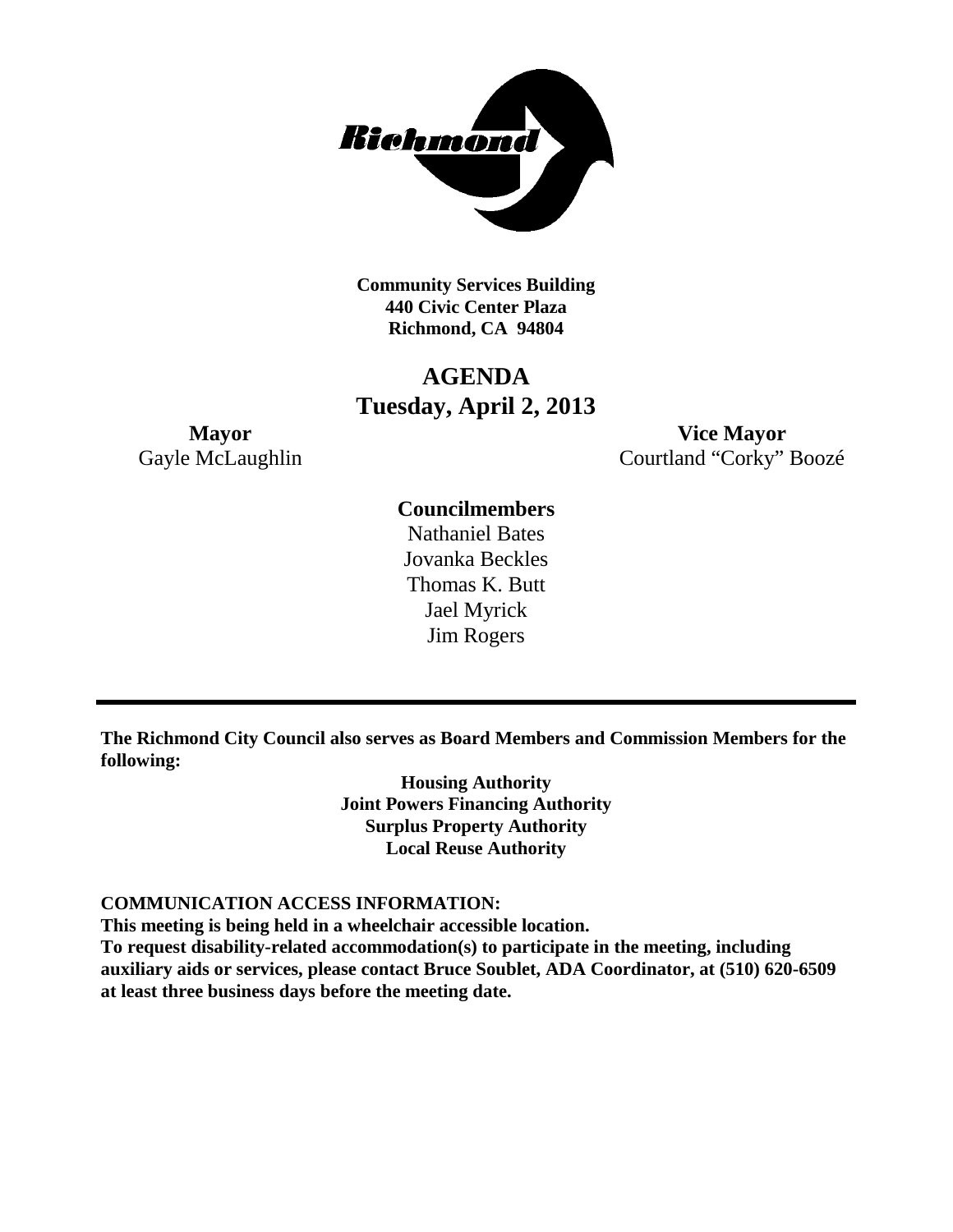# **MEETING PROCEDURES**

The City of Richmond encourages community participation at its City Council meetings and has established procedures that are intended to accommodate public input in a timely and time-sensitive way. As a courtesy to all members of the public who wish to participate in City Council meetings, please observe the following procedures:

**PUBLIC COMMENT ON AGENDA ITEMS:** Anyone who desires to address the City Council on items appearing on the agenda must complete and file a pink speaker's card with the City Clerk **prior** to the City Council's consideration of the item. Once the City Clerk has announced the item and discussion has commenced, no person shall be permitted to speak on the item other than those persons who have submitted their names to the City Clerk. Your name will be called when the item is announced for discussion. **Each speaker will be allowed TWO (2) MINUTES to address the City Council on NON-PUBLIC HEARING items listed on the agenda.**

**OPEN FORUM FOR PUBLIC COMMENT:** Individuals who would like to address the City Council on matters not listed on the agenda or on **Presentations, Proclamations and Commendations, Report from the City Attorney, or Reports of Officers** may do so under Open Forum. All speakers must complete and file a pink speaker's card with the City Clerk **prior** to the commencement of Open Forum. **The amount of time allotted to individual speakers shall be determined based on the number of persons requesting to speak during this item. The time allocation for each speaker will be as follows: 15 or fewer speakers, a maximum of 2 minutes; 16 to 24 speakers, a maximum of 1 and one-half minutes; and 25 or more speakers, a maximum of 1 minute.**

### **SPEAKERS ARE REQUESTED TO OCCUPY THE RESERVED SEATS IN THE FRONT ROW BEHIND THE SPEAKER'S PODIUM AS THEIR NAME IS ANNOUNCED BY THE CITY CLERK.**

**CONSENT CALENDAR:** Consent Calendar items are considered routine and will be enacted, approved or adopted by one motion unless a request for removal for discussion or explanation is received from the audience or the City Council. A member of the audience requesting to remove an item from the Consent Calendar must complete and file a speaker's card with the City Clerk **prior to the City Council's consideration of Agenda Review.** An item removed from the Consent Calendar may be placed anywhere on the agenda following the City Council's agenda review.

Any law enforcement officer on duty or whose service is commanded by the presiding officer shall be Sergeant-at-Arms of the Council meetings. He/she, or they, shall carry out all orders and instructions given by the presiding officer for the purpose of maintaining order and decorum at the Council meetings (City Council Rules of Procedure and Order Section III F, RMC Section 2.12.030).

**\*\*\*\*\*\*\*\*\*\*\*\*\*\*\*\*\*\*\*\*\*\*\*\*\*\*\*\*\*\*\*\*\*\*\*\*\*\*\*\*\*\*\*\*\*\*\*\*\*\*\*\*\*\*\*\*\*\***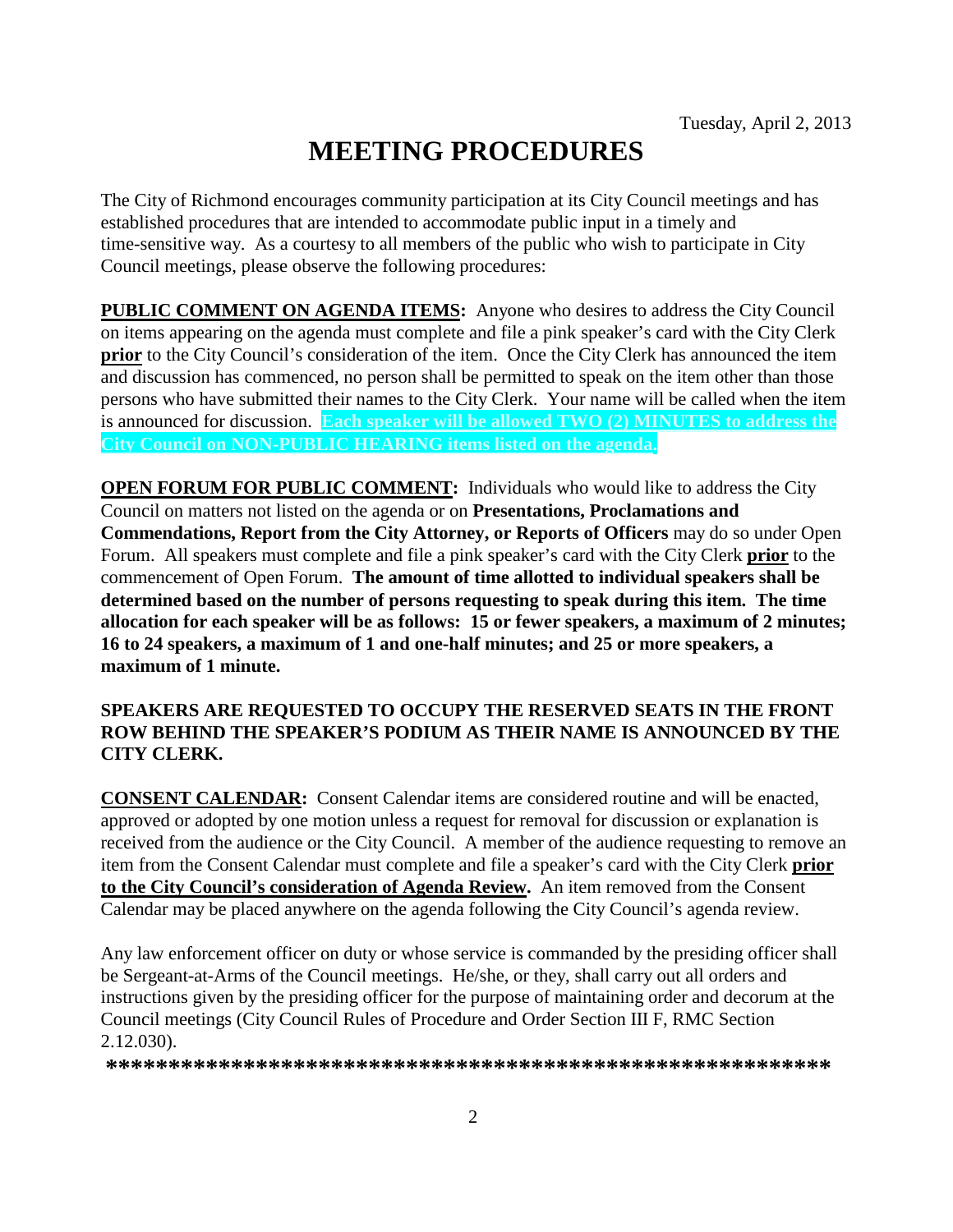# **EVENING OPEN SESSION**

5:30 p.m.

### **A. ROLL CALL**

### **B. PUBLIC COMMENT**

### **C. ADJOURN TO CLOSED SESSION**

# **CLOSED SESSION**

Shimada Room of the Community Services Building

### **A. CITY COUNCIL**

**A-1.** CONFERENCE WITH LEGAL COUNSEL - ANTICIPATED LITIGATION (Initiation of litigation pursuant to Subdivision (c) of Government Code Section 54956.9):

One case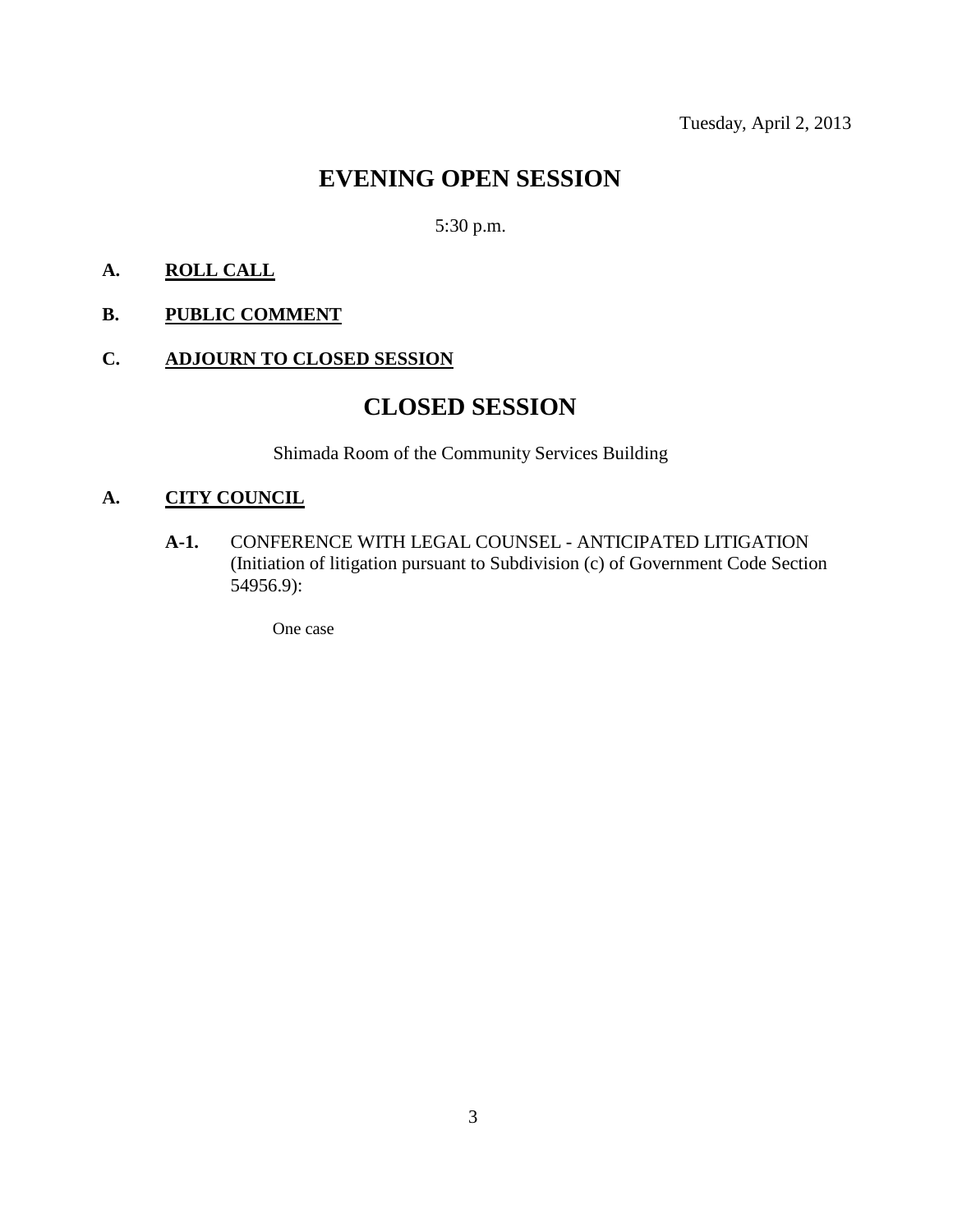# **REGULAR MEETING OF THE RICHMOND CITY COUNCIL**

6:30 p.m.

#### **A. PLEDGE TO THE FLAG**

- **B. ROLL CALL**
- **C. READING OF THE CODE OF ETHICS**
- **D. STATEMENT OF CONFLICT OF INTEREST**
- **E. AGENDA REVIEW**
- **F. OPEN FORUM FOR PUBLIC COMMENT**

#### **G. PRESENTATIONS, PROCLAMATIONS, AND COMMENDATIONS**

**G-1.** PRESENTATION of a proclamation honoring April 9, 2013, as Mayor's Day of Recognition of National Service and recognizing National Volunteer Week as April 21-27, 2013 - Mayor McLaughlin (620-6503).

#### **H. REPORT FROM THE CITY ATTORNEY OF FINAL DECISIONS MADE AND NON-CONFIDENTIAL DISCUSSIONS HELD DURING CLOSED SESSION**

#### **I. CITY COUNCIL CONSENT CALENDAR**

- **I-1.** AUTHORIZE the library and cultural services director to accept federal Library Services and Technology Act (LSTA) Reimbursement Funds in the amount of \$6,000, and approve an amendment to the Fiscal Year 2012/13 operating budget, increasing library fund revenue and expenditures in the amount of \$6,000, allowing these LSTA funds to be used to purchase literacy materials for the Literacy for Every Adult Program (LEAP) - Library and Cultural Services Department (Katy Curl 620-6554).
- **I-2.** APPROVE a contract with CPS HR Consulting to develop and administer promotional examinations for Fire Captain, Fire Engineer, and Fire Inspector I in an amount not to exceed \$55,000 and for a term of April 3, 2013, to June 30, 2015 - Human Resources Management Department (Leslie Knight 620-6600).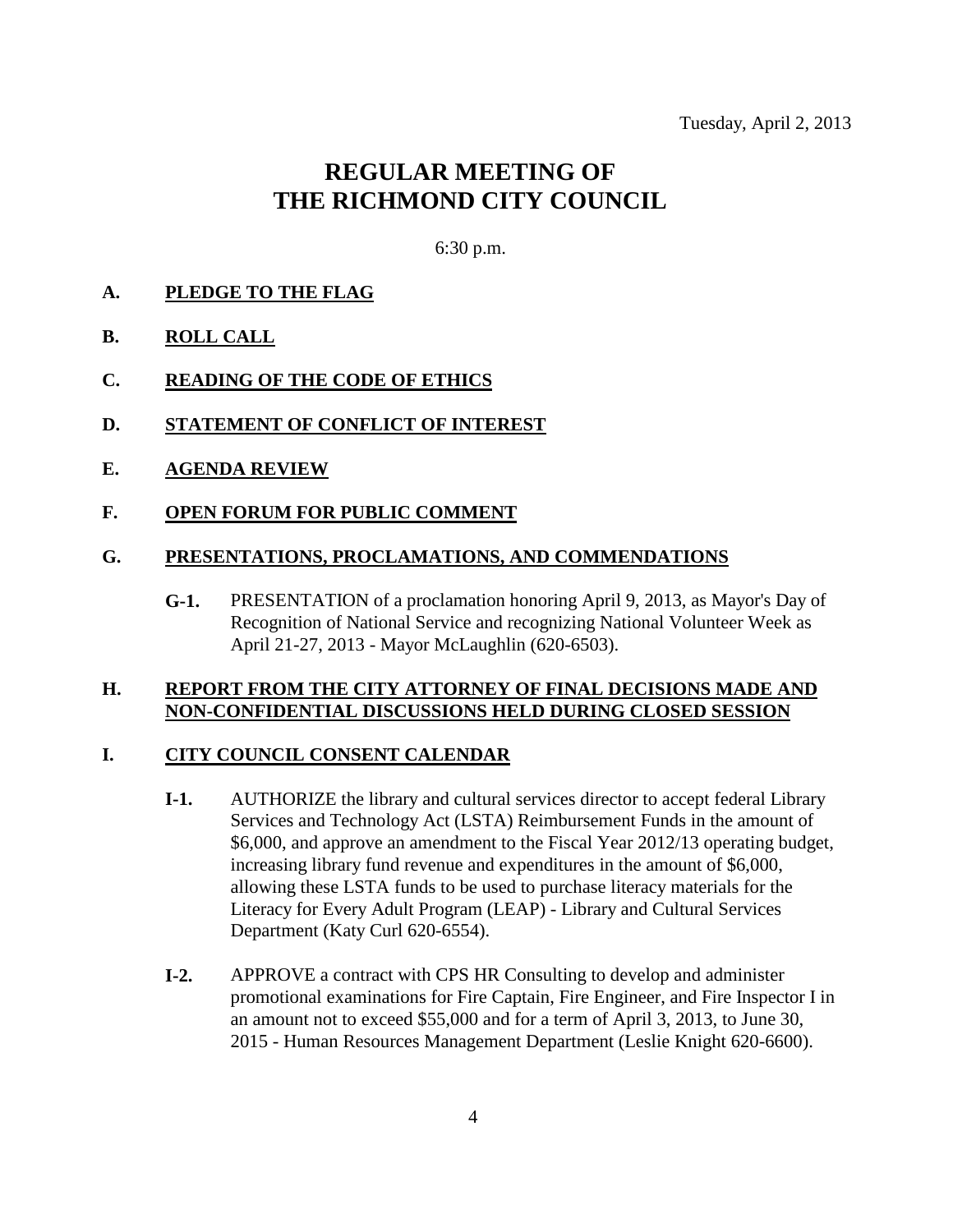- **I-3.** ADOPT a resolution amending the City of Richmond's Position Classification Plan to add the new classification of Duplicating/Mail Specialist I/II and delete the classifications of Duplicating/Mail Assistant and Senior Duplicating/Mail Assistant - Human Resources Management Department (Leslie Knight 620- 6600).
- **I-4.** INTRODUCE an ordinance (first reading) establishing the wages, salary, and compensation for the new classification of Duplicating/Mail Specialist I (Salary Range No. 12: \$3,403 - \$4,137/month) and, the new classification of Duplicating/ Mail Specialist II (Salary Range No. 18: \$3,743 - \$4,551/month) - Human Resources Management Department (Leslie Knight 620-6600).
- **I-5.** APPROVE an amendment to the contract with Strongbuilt Construction Company for building repair work performed at 1350 Kelsey Street in the amount of \$5,912.77, increasing the total cost of the project to \$12,792.77, and extending the term through March 31, 2013 - City Manager's Office (Bill Lindsay/Alicia Nightengale/Craig Murray 620-6512).
- **I-6.** APPROVE an amendment to the lease of property located at 500 23rd Street (RichmondBUILD III), extending the term for the six-months ending June 30, 2013, at a cost of \$5,000 per month, for a total lease payment of \$30,000 - Employment and Training Department (Sal Vaca 307-8021).
- **I-7.** APPROVE an amendment to the contract with The Glen Price Group to develop the Richmond Workforce Investment Board Strategic Plan for 2013-2017 and various grant applications by the agreed upon target dates. The amended contract term will be September 20, 2012, through December 31, 2013. The contract amount will be increased by \$46,000 for an amount not to exceed \$55,500 - Employment and Training Department (Sal Vaca 307-8021).
- **I-8.** APPROVE a one-year contract with Regina Almaguer, LLC for services as project manager of the Port of Richmond Public Art Project in an amount not to exceed \$33,750 - Library and Cultural Services Department (Katy Curl 620- 6554).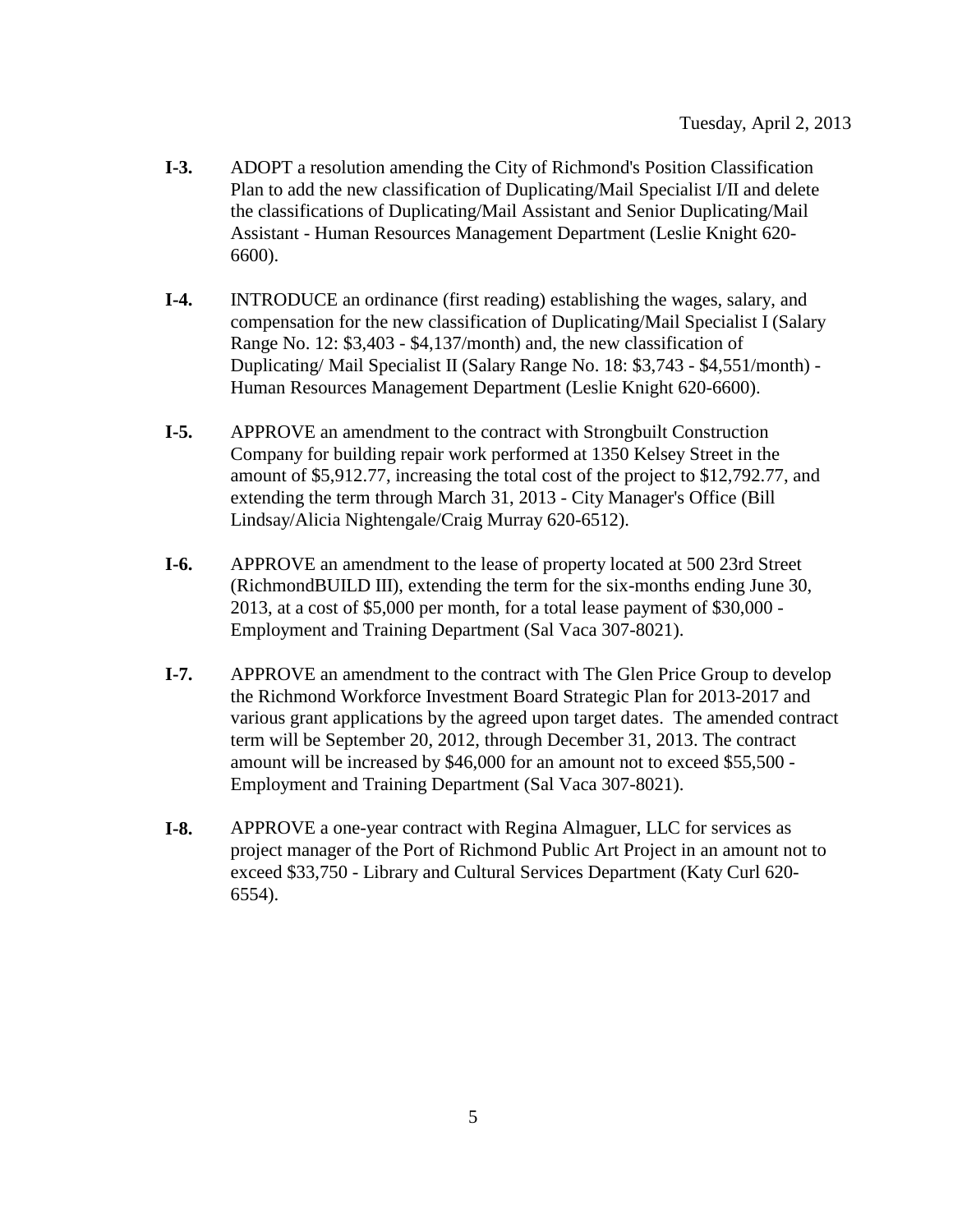- **I-9.** APPROVE the following reappointments to: Commission on Aging: Myrtle Braxton, incumbent, term expiring May 19, 2015; Delores Johnson, incumbent, term expiring May 19, 2015; Beverly Wallace, incumbent, term expiring May 19, 2014; Eli Williams, incumbent, term expiring May 19, 2014; Human Relations and Human Rights Commission: Betty Burrus-Wright, incumbent, term expiring March 30, 2016; Point Molate Citizen Advisory Committee: Charles Smith, incumbent, term expiring May 3, 2015; Recreation and Parks Commission: Pam Saucer-Bilbo, incumbent, term expiring October 26, 2015; Economic Development Commission: Qiana Riley, incumbent, term expiring March 30, 2016 - Mayor McLaughlin (620-6503).
- **I-10.** ADOPT an ordinance (second reading) establishing the wages, salary, and compensation for the new classification of Source Control Superintendent (Salary Range No. 064D: \$7,277 - \$8,829/month) - Human Resources Management Department (Leslie Knight 620-6600).
- **I-11.** APPROVE an Advisory Services Agreement with Mortgage Resolution Partners, LLC to assist the City of Richmond in reducing the impact of the mortgage crisis, by advising on the acquisition of mortgage loans through the use of eminent domain, in order to restructure or refinance the loans and thereby preserving home ownership, restoring homeowner equity and stabilizing the communities' housing market and economy by allowing many homeowners to remain in their homes - City Manager's Office (Bill Lindsay 620-6512).

### **J. RESOLUTIONS**

- **J-1.** ADOPT a resolution calling for restoration of public trust through the removal of an executive City employee from current position - Councilmember Beckles (620-6568) and Mayor McLaughlin (620-6503).
- **J-2.** ADOPT a resolution in support of AB 218 (Dickinson) to expand the "Ban the Box" policy to state employment to eliminate the inquiry about criminal history on any initial employment application – Councilmember Beckles (620-6568) and Mayor McLaughlin (620-6503).